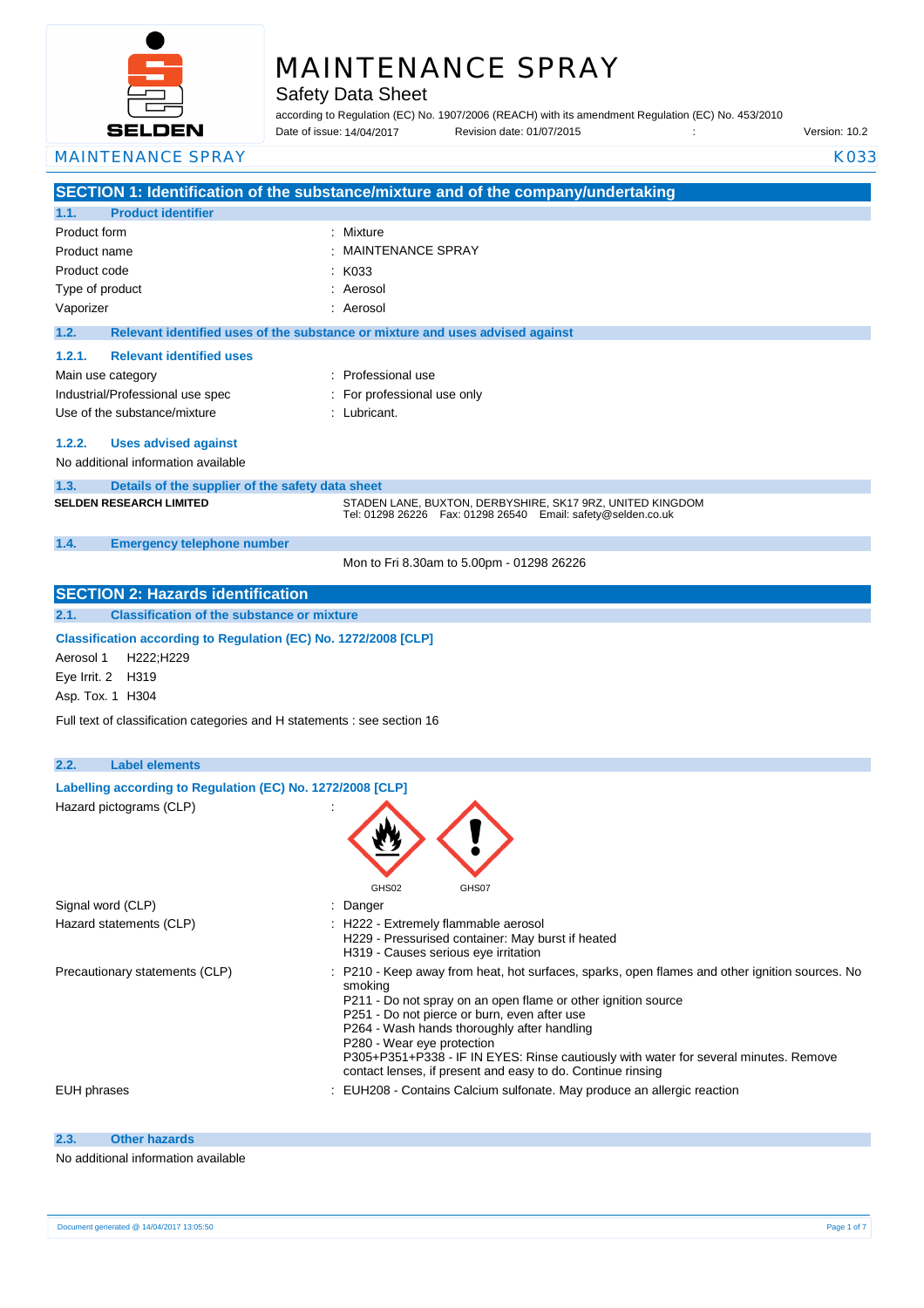according to Regulation (EC) No. 1907/2006 (REACH) with its amendment Regulation (EC) No. 453/2010

### **SECTION 3: Composition/information on ingredients**

### **3.1. Substance**

### Not applicable

#### **3.2. Mixture**

| <b>Name</b>                                                                     | <b>Product identifier</b>                                                                                 | $\frac{9}{6}$ | <b>Classification according to</b><br>Directive 67/548/EEC | <b>Classification according to</b><br><b>Regulation (EC) No.</b><br>1272/2008 [CLP] |
|---------------------------------------------------------------------------------|-----------------------------------------------------------------------------------------------------------|---------------|------------------------------------------------------------|-------------------------------------------------------------------------------------|
| Hydrocarbons, C10-13, n-alkanes,<br>isoalkanes, cyclics, < 2% aromatics         | (CAS No) 64742-48-9<br>(EC no) 918-481-9<br>(EC index no) 649-327-00-6<br>(REACH-no) 01-<br>2119457273-39 | $30 - 60$     | R <sub>10</sub>                                            | Flam. Lig. 3, H226<br>Asp. Tox. 1, H304                                             |
| propane<br>substance with national workplace exposure<br>$limit(s)$ (DK, $IE$ ) | (CAS No) 74-98-6<br>(EC no) 200-827-9<br>(EC index no) 601-003-00-5                                       | $15 - 30$     | $F +: R12$                                                 | Flam, Gas 1, H220                                                                   |
| butane<br>substance with national workplace exposure<br>$limit(s)$ (DK, GB, IE) | (CAS No) 106-97-8<br>(EC no) 203-448-7<br>(EC index no) 601-004-00-0                                      | $5 - 15$      | $F +: R12$                                                 | Flam. Gas 1, H220<br>Press, Gas                                                     |
| Sulfonic acids, petroleum, sodium salts                                         | (CAS No) 68608-26-4<br>(EC no) 271-781-5                                                                  | $1 - 5$       | Xi: R41<br>Xi: R38                                         | Skin Irrit. 2, H315<br>Eye Dam. 1, H318                                             |

#### Full text of R- and H-phrases: see section 16

| <b>SECTION 4: First aid measures</b>                                                                                                                                                                                                                                                 |                                                                                                                                                                                                                                                                                                                                                                                                                                                                                                                                                           |  |  |  |
|--------------------------------------------------------------------------------------------------------------------------------------------------------------------------------------------------------------------------------------------------------------------------------------|-----------------------------------------------------------------------------------------------------------------------------------------------------------------------------------------------------------------------------------------------------------------------------------------------------------------------------------------------------------------------------------------------------------------------------------------------------------------------------------------------------------------------------------------------------------|--|--|--|
| 4.1.<br><b>Description of first aid measures</b>                                                                                                                                                                                                                                     |                                                                                                                                                                                                                                                                                                                                                                                                                                                                                                                                                           |  |  |  |
| First-aid measures general<br>First-aid measures after inhalation<br>First-aid measures after skin contact<br>First-aid measures after eye contact<br>First-aid measures after ingestion<br>4.2.<br>Most important symptoms and effects, both acute and delayed<br>Symptoms/injuries | : Get medical advice/attention if you feel unwell.<br>Remove person to fresh air and keep comfortable for breathing.<br>Wash with plenty of soap and water.<br>: IF IN EYES: Rinse cautiously with water for several minutes. Remove contact lenses, if present<br>and easy to do. Continue rinsing. If eye irritation persists: Get medical advice/attention.<br>: Do NOT induce vomiting. Rinse mouth. Drink plenty of water. Get medical advice/attention.<br>Not expected to present a significant hazard under anticipated conditions of normal use. |  |  |  |
| Symptoms/injuries after inhalation                                                                                                                                                                                                                                                   | May cause respiratory irritation.                                                                                                                                                                                                                                                                                                                                                                                                                                                                                                                         |  |  |  |
| Symptoms/injuries after skin contact                                                                                                                                                                                                                                                 | Repeated exposure may cause skin dryness or cracking.                                                                                                                                                                                                                                                                                                                                                                                                                                                                                                     |  |  |  |
| Symptoms/injuries after eye contact                                                                                                                                                                                                                                                  | Causes eye irritation.                                                                                                                                                                                                                                                                                                                                                                                                                                                                                                                                    |  |  |  |
| Symptoms/injuries after ingestion                                                                                                                                                                                                                                                    | May cause a light irritation of the linings of the mouth, throat, and gastrointestinal tract.                                                                                                                                                                                                                                                                                                                                                                                                                                                             |  |  |  |
| 4.3.                                                                                                                                                                                                                                                                                 | Indication of any immediate medical attention and special treatment needed                                                                                                                                                                                                                                                                                                                                                                                                                                                                                |  |  |  |
| Treat symptomatically.                                                                                                                                                                                                                                                               |                                                                                                                                                                                                                                                                                                                                                                                                                                                                                                                                                           |  |  |  |
| <b>SECTION 5: Firefighting measures</b>                                                                                                                                                                                                                                              |                                                                                                                                                                                                                                                                                                                                                                                                                                                                                                                                                           |  |  |  |
| 5.1.<br><b>Extinguishing media</b>                                                                                                                                                                                                                                                   |                                                                                                                                                                                                                                                                                                                                                                                                                                                                                                                                                           |  |  |  |
| Suitable extinguishing media                                                                                                                                                                                                                                                         | : Carbon dioxide. Dry powder. Foam.                                                                                                                                                                                                                                                                                                                                                                                                                                                                                                                       |  |  |  |
| 5.2.<br>Special hazards arising from the substance or mixture                                                                                                                                                                                                                        |                                                                                                                                                                                                                                                                                                                                                                                                                                                                                                                                                           |  |  |  |
| Fire hazard                                                                                                                                                                                                                                                                          | : Extremely flammable aerosol.                                                                                                                                                                                                                                                                                                                                                                                                                                                                                                                            |  |  |  |
| Explosion hazard                                                                                                                                                                                                                                                                     | : Explosion risk in case of fire.                                                                                                                                                                                                                                                                                                                                                                                                                                                                                                                         |  |  |  |
| 5.3.<br><b>Advice for firefighters</b>                                                                                                                                                                                                                                               |                                                                                                                                                                                                                                                                                                                                                                                                                                                                                                                                                           |  |  |  |
| Firefighting instructions                                                                                                                                                                                                                                                            | : Use water spray or fog for cooling exposed containers.                                                                                                                                                                                                                                                                                                                                                                                                                                                                                                  |  |  |  |
| <b>SECTION 6: Accidental release measures</b>                                                                                                                                                                                                                                        |                                                                                                                                                                                                                                                                                                                                                                                                                                                                                                                                                           |  |  |  |
| 6.1.                                                                                                                                                                                                                                                                                 | Personal precautions, protective equipment and emergency procedures                                                                                                                                                                                                                                                                                                                                                                                                                                                                                       |  |  |  |
| General measures                                                                                                                                                                                                                                                                     | : Remove ignition sources.                                                                                                                                                                                                                                                                                                                                                                                                                                                                                                                                |  |  |  |
| 6.1.1.<br>For non-emergency personnel                                                                                                                                                                                                                                                |                                                                                                                                                                                                                                                                                                                                                                                                                                                                                                                                                           |  |  |  |
| <b>Emergency procedures</b>                                                                                                                                                                                                                                                          | : Evacuate unnecessary personnel.                                                                                                                                                                                                                                                                                                                                                                                                                                                                                                                         |  |  |  |
| 6.1.2.<br>For emergency responders                                                                                                                                                                                                                                                   |                                                                                                                                                                                                                                                                                                                                                                                                                                                                                                                                                           |  |  |  |
| Protective equipment                                                                                                                                                                                                                                                                 | : Use personal protective equipment as required.                                                                                                                                                                                                                                                                                                                                                                                                                                                                                                          |  |  |  |
| 6.2.<br><b>Environmental precautions</b>                                                                                                                                                                                                                                             |                                                                                                                                                                                                                                                                                                                                                                                                                                                                                                                                                           |  |  |  |
| Avoid release to the environment.                                                                                                                                                                                                                                                    |                                                                                                                                                                                                                                                                                                                                                                                                                                                                                                                                                           |  |  |  |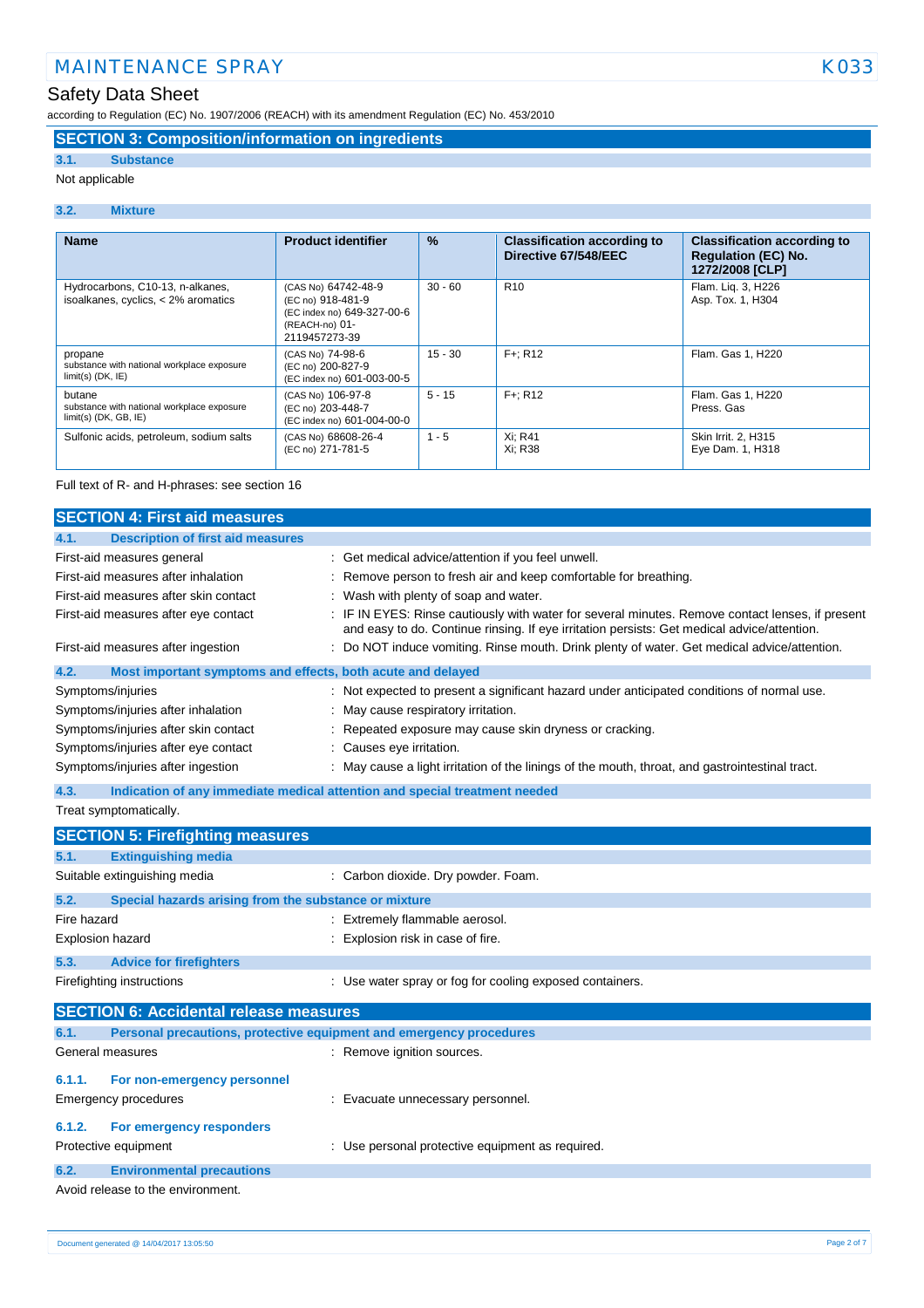### Safety Data Sheet

according to Regulation (EC) No. 1907/2006 (REACH) with its amendment Regulation (EC) No. 453/2010

|                               | according to Regulation (EC) No. 1907/2006 (REACH) with its amendment Regulation (EC) No. 453/2010 |                                                                                                                                   |  |
|-------------------------------|----------------------------------------------------------------------------------------------------|-----------------------------------------------------------------------------------------------------------------------------------|--|
| 6.3.                          | Methods and material for containment and cleaning up                                               |                                                                                                                                   |  |
| For containment               |                                                                                                    | : Collect spillage.                                                                                                               |  |
|                               | Methods for cleaning up                                                                            | : Soak up spills with inert solids, such as clay or diatomaceous earth as soon as possible.                                       |  |
| 6.4.                          | <b>Reference to other sections</b>                                                                 |                                                                                                                                   |  |
|                               |                                                                                                    | For further information refer to section 8: "Exposure controls/personal protection". For further information refer to section 13. |  |
|                               | <b>SECTION 7: Handling and storage</b>                                                             |                                                                                                                                   |  |
| 7.1.                          | <b>Precautions for safe handling</b>                                                               |                                                                                                                                   |  |
|                               | Additional hazards when processed                                                                  | : Pressurized container: Do not pierce or burn, even after use.                                                                   |  |
| Precautions for safe handling |                                                                                                    | : Do not spray on an open flame or other ignition source.                                                                         |  |
| Hygiene measures              |                                                                                                    | : Do not eat, drink or smoke when using this product.                                                                             |  |
| 7.2.                          | Conditions for safe storage, including any incompatibilities                                       |                                                                                                                                   |  |

| <b>Technical measures</b>  | : Does not require any specific or particular technical measures.                                                  |
|----------------------------|--------------------------------------------------------------------------------------------------------------------|
| Storage conditions         | Keep away from ignition sources. Protect from sunlight. Do not expose to temperatures<br>exceeding 50 $°C/122$ °F. |
| Incompatible products      | : Oxidizing agent. Strong acids. Strong bases.                                                                     |
| Incompatible materials     | : Direct sunlight. Heat sources. Sources of ignition.                                                              |
| Special rules on packaging | : Keep only in original container.                                                                                 |

**7.3. Specific end use(s)**

No additional information available

### **SECTION 8: Exposure controls/personal protection**

#### **8.1. Control parameters**

| propane (74-98-6) |                                               |                                                                             |  |  |
|-------------------|-----------------------------------------------|-----------------------------------------------------------------------------|--|--|
| Denmark           | Local name                                    | Propan                                                                      |  |  |
| Denmark           | Grænseværdie (langvarig) (mg/m <sup>3</sup> ) | 1800 mg/m <sup>3</sup>                                                      |  |  |
| Denmark           | Grænseværdie (langvarig) (ppm)                | 1000 ppm                                                                    |  |  |
| Ireland           | Local name                                    | Propane                                                                     |  |  |
| Ireland           | OEL (8 hours ref) (ppm)                       | 1000 ppm                                                                    |  |  |
| Ireland           | Notes (IE)                                    | Asphx                                                                       |  |  |
| butane (106-97-8) |                                               |                                                                             |  |  |
| Denmark           | Local name                                    | n-Butan                                                                     |  |  |
| Denmark           | Grænseværdie (langvarig) (mg/m <sup>3</sup> ) | 1200 mg/m <sup>3</sup>                                                      |  |  |
| Denmark           | Grænseværdie (langvarig) (ppm)                | 500 ppm                                                                     |  |  |
| Ireland           | Local name                                    | <b>Butane</b>                                                               |  |  |
| Ireland           | OEL (8 hours ref) (ppm)                       | 1000 ppm                                                                    |  |  |
| United Kingdom    | Local name                                    | <b>Butane</b>                                                               |  |  |
| United Kingdom    | WEL TWA (mg/m <sup>3</sup> )                  | 1450 mg/m <sup>3</sup>                                                      |  |  |
| United Kingdom    | WEL TWA (ppm)                                 | 600 ppm                                                                     |  |  |
| United Kingdom    | WEL STEL (mg/m <sup>3</sup> )                 | 1810 mg/m <sup>3</sup>                                                      |  |  |
| United Kingdom    | WEL STEL (ppm)                                | 750 ppm                                                                     |  |  |
| United Kingdom    | Remark (WEL)                                  | Carc, (only applies if Butane contains more than 0.1%<br>of buta-1,3-diene) |  |  |

| 8.2.<br><b>Exposure controls</b>  |                                                        |
|-----------------------------------|--------------------------------------------------------|
| Materials for protective clothing | : Not required for normal conditions of use            |
| Hand protection                   | : In case of repeated or prolonged contact wear gloves |
| Eye protection                    | : Not required for normal conditions of use            |
| Skin and body protection          | : Not required for normal conditions of use            |
| Respiratory protection            | : Not required for normal conditions of use            |
| ________                          |                                                        |

| 9.1.           | Information on basic physical and chemical properties |
|----------------|-------------------------------------------------------|
|                |                                                       |
| Physical state | Liauid                                                |
| Appearance     | : Aerosol.                                            |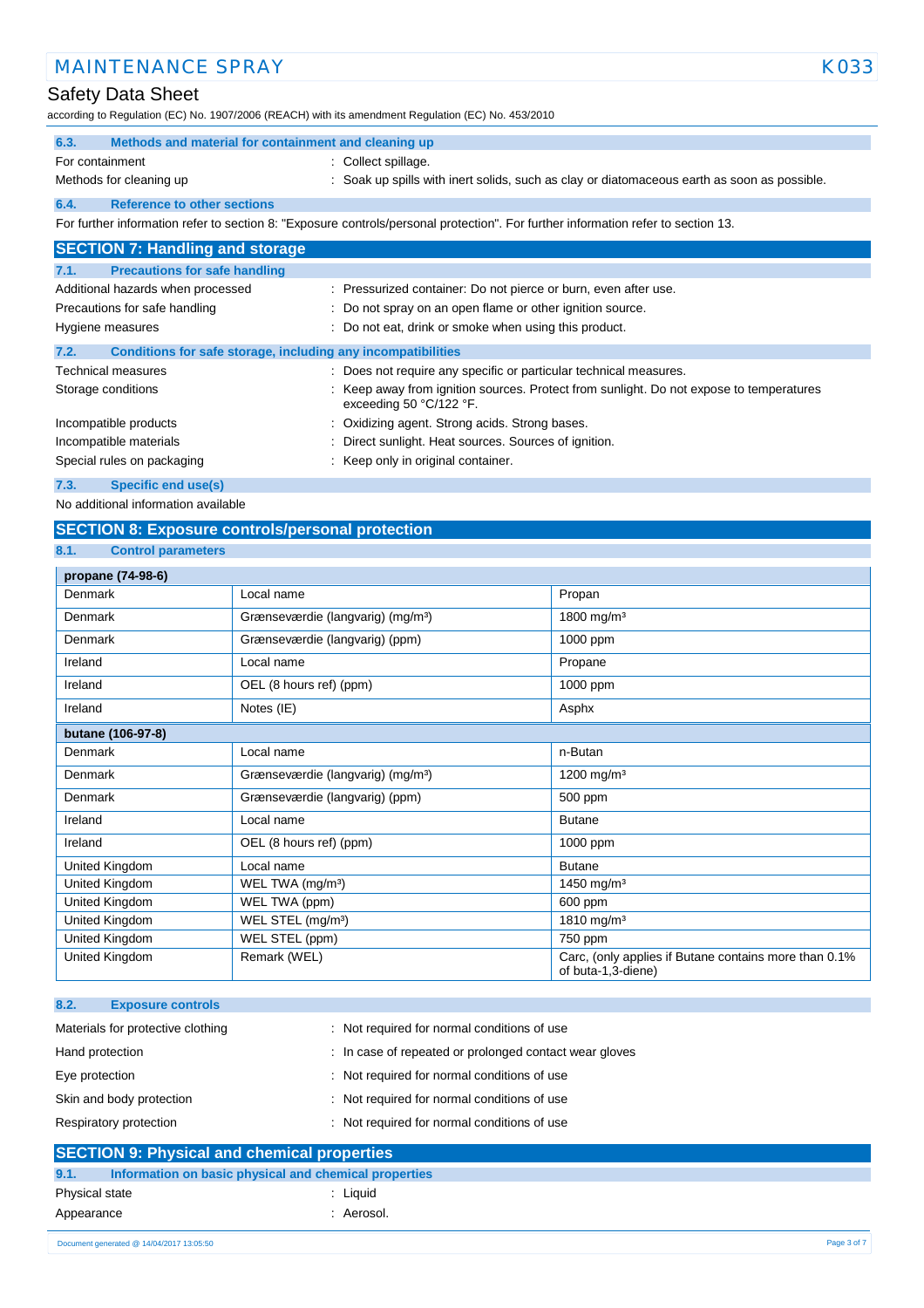### Safety Data Sheet

according to Regulation (EC) No. 1907/2006 (REACH) with its amendment Regulation (EC) No. 453/2010

| Colour                                     | Colourless.                    |
|--------------------------------------------|--------------------------------|
| Odour                                      | characteristic.                |
| Odour threshold                            | No data available              |
| рH                                         | No data available              |
| Relative evaporation rate (butylacetate=1) | No data available              |
| Melting point                              | No data available              |
| Freezing point                             | No data available              |
| Boiling point                              | No data available              |
| Flash point                                | No data available              |
| Auto-ignition temperature                  | No data available              |
| Decomposition temperature                  | No data available              |
| Flammability (solid, gas)                  | No data available              |
| Vapour pressure                            | No data available              |
| Relative vapour density at 20 °C           | No data available              |
| Relative density                           | 0.66                           |
| Solubility                                 | No data available              |
| Log Pow                                    | No data available              |
| Viscosity, kinematic                       | $\leq$ 20.5 mm <sup>2</sup> /s |
| Viscosity, dynamic                         | No data available              |
| Explosive properties                       | No data available              |
| Oxidising properties                       | No data available              |
| <b>Explosive limits</b>                    | No data available              |
|                                            |                                |

#### **9.2. Other information** No additional information available

|       | <b>SECTION 10: Stability and reactivity</b> |  |  |  |  |
|-------|---------------------------------------------|--|--|--|--|
| 10.1. | <b>Reactivity</b>                           |  |  |  |  |
|       | Pressurised container: May burst if heated. |  |  |  |  |
| 10.2. | <b>Chemical stability</b>                   |  |  |  |  |
|       | Stable under normal conditions.             |  |  |  |  |
| 10.3. | <b>Possibility of hazardous reactions</b>   |  |  |  |  |
|       | No additional information available         |  |  |  |  |
| 10.4. | <b>Conditions to avoid</b>                  |  |  |  |  |
|       | Direct sunlight. Heat. Open flame.          |  |  |  |  |
| 10.5. | <b>Incompatible materials</b>               |  |  |  |  |
|       | No additional information available         |  |  |  |  |
| 10.6. | <b>Hazardous decomposition products</b>     |  |  |  |  |
|       | No additional information available         |  |  |  |  |

| <b>SECTION 11: Toxicological information</b>          |                                                 |  |  |  |
|-------------------------------------------------------|-------------------------------------------------|--|--|--|
| Information on toxicological effects<br>11.1.         |                                                 |  |  |  |
| Acute toxicity                                        | : Not classified                                |  |  |  |
| Skin corrosion/irritation                             | : Not classified                                |  |  |  |
| Serious eye damage/irritation                         | : Causes serious eye irritation.                |  |  |  |
| Respiratory or skin sensitisation                     | : Not classified                                |  |  |  |
| Germ cell mutagenicity                                | : Not classified                                |  |  |  |
| Carcinogenicity                                       | : Not classified                                |  |  |  |
| Reproductive toxicity                                 | : Not classified                                |  |  |  |
| Specific target organ toxicity (single exposure)      | : Not classified                                |  |  |  |
| Specific target organ toxicity (repeated<br>exposure) | : Not classified                                |  |  |  |
| Aspiration hazard                                     | : May be fatal if swallowed and enters airways. |  |  |  |
| <b>MAINTENANCE SPRAY</b>                              |                                                 |  |  |  |
| Vaporizer                                             | Aerosol                                         |  |  |  |
| Viscosity, kinematic                                  | $\epsilon$ = 20.5 mm <sup>2</sup> /s            |  |  |  |
|                                                       |                                                 |  |  |  |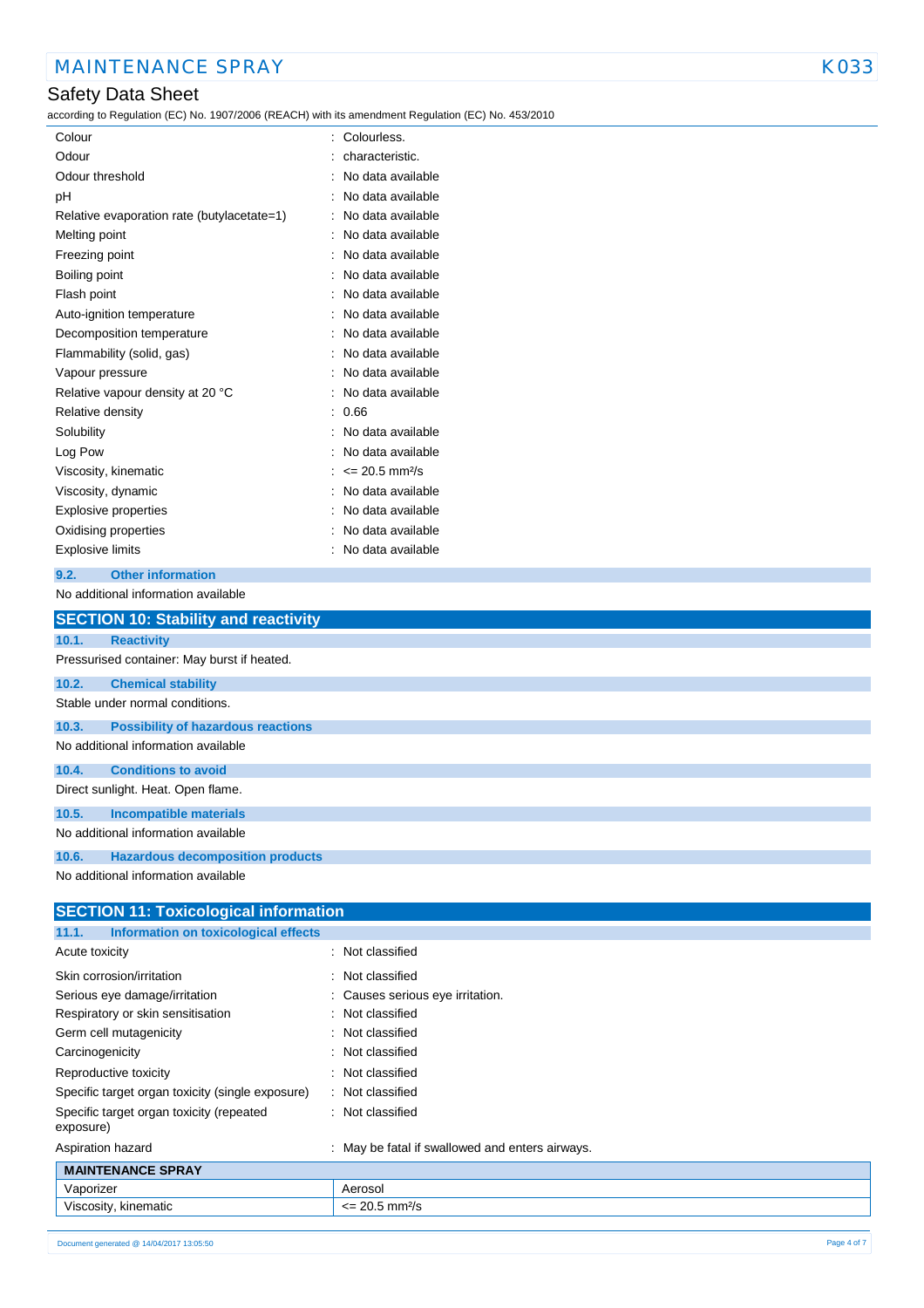| according to Regulation (EC) No. 1907/2006 (REACH) with its amendment Regulation (EC) No. 453/2010 |                                          |  |  |
|----------------------------------------------------------------------------------------------------|------------------------------------------|--|--|
| <b>MAINTENANCE SPRAY</b>                                                                           |                                          |  |  |
| Hydrocarbon                                                                                        | Yes                                      |  |  |
| <b>SECTION 12: Ecological information</b>                                                          |                                          |  |  |
| 12.1.<br><b>Toxicity</b>                                                                           |                                          |  |  |
| Hydrocarbons, C10-13, n-alkanes, isoalkanes, cyclics, < 2% aromatics (64742-48-9)                  |                                          |  |  |
| LC50 fishes 1                                                                                      | > 1000 mg/l                              |  |  |
| EC50 other aquatic organisms 1                                                                     | > 1000 mg/l EC50 waterflea (48 h)        |  |  |
| EC50 other aquatic organisms 2                                                                     | > 1000 mg/l IC50 algea (72 h) mg/l       |  |  |
|                                                                                                    |                                          |  |  |
| 12.2.<br><b>Persistence and degradability</b><br>No additional information available               |                                          |  |  |
|                                                                                                    |                                          |  |  |
| <b>Bioaccumulative potential</b><br>12.3.<br>No additional information available                   |                                          |  |  |
|                                                                                                    |                                          |  |  |
| 12.4.<br><b>Mobility in soil</b>                                                                   |                                          |  |  |
| No additional information available                                                                |                                          |  |  |
| 12.5.<br><b>Results of PBT and vPvB assessment</b>                                                 |                                          |  |  |
| No additional information available                                                                |                                          |  |  |
| 12.6.<br><b>Other adverse effects</b>                                                              |                                          |  |  |
| No additional information available                                                                |                                          |  |  |
| <b>SECTION 13: Disposal considerations</b>                                                         |                                          |  |  |
| 13.1.<br><b>Waste treatment methods</b>                                                            |                                          |  |  |
| Waste disposal recommendations                                                                     | : Do not pierce or burn, even after use. |  |  |
| <b>SECTION 14: Transport information</b>                                                           |                                          |  |  |
| In accordance with ADR / RID / IMDG / IATA / ADN                                                   |                                          |  |  |
| 14.1.<br><b>UN number</b>                                                                          |                                          |  |  |
| UN-No. (ADR)                                                                                       | : 1950                                   |  |  |
| UN-No. (IMDG)                                                                                      | 1950                                     |  |  |
| UN-No.(IATA)                                                                                       | : 1950                                   |  |  |
| 14.2.<br><b>UN proper shipping name</b>                                                            |                                          |  |  |
| Proper Shipping Name (ADR)                                                                         | : AEROSOLS                               |  |  |
| Proper Shipping Name (IMDG)                                                                        | : AEROSOLS                               |  |  |
| Proper Shipping Name (IATA)                                                                        | AEROSOLS, FLAMMABLE                      |  |  |
| Transport document description (ADR)                                                               | : UN 1950 AEROSOLS, 2.1, (D)             |  |  |
| Transport document description (IMDG)                                                              | : UN 1950 AEROSOLS, 2.1                  |  |  |
| 14.3.<br><b>Transport hazard class(es)</b>                                                         |                                          |  |  |
| <b>ADR</b>                                                                                         |                                          |  |  |
| Transport hazard class(es) (ADR)                                                                   | : 2.1                                    |  |  |
| Danger labels (ADR)                                                                                | : 2.1                                    |  |  |
|                                                                                                    |                                          |  |  |
|                                                                                                    |                                          |  |  |
|                                                                                                    |                                          |  |  |
|                                                                                                    |                                          |  |  |
|                                                                                                    |                                          |  |  |
| <b>IMDG</b>                                                                                        |                                          |  |  |
| Transport hazard class(es) (IMDG)                                                                  | : 2.1                                    |  |  |
| Danger labels (IMDG)                                                                               | : 2.1                                    |  |  |
|                                                                                                    |                                          |  |  |
|                                                                                                    |                                          |  |  |
|                                                                                                    |                                          |  |  |
|                                                                                                    |                                          |  |  |
|                                                                                                    |                                          |  |  |

MAINTENANCE SPRAY KO33

Safety Data Sheet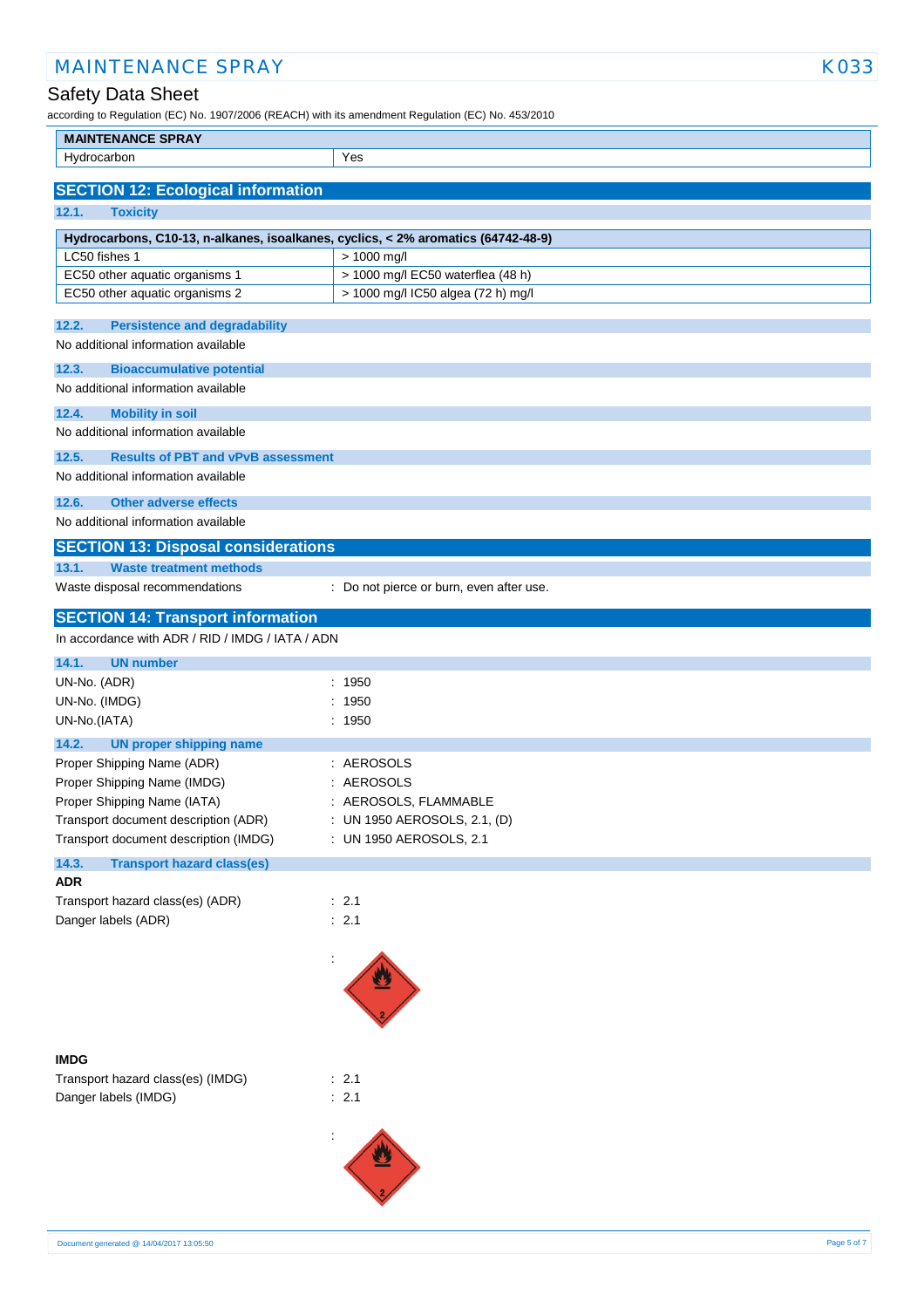## MAINTENANCE SPRAY KO33

# Safety Data Sheet

according to Regulation (EC) No. 1907/2006 (REACH) with its amendment Regulation (EC) No. 453/2010

| Transport hazard class(es) (IATA) | $\therefore$ 2.1 |
|-----------------------------------|------------------|
| Hazard labels (IATA)              | $\therefore$ 2.1 |



| 14.4.<br><b>Packing group</b>                                              |                                          |
|----------------------------------------------------------------------------|------------------------------------------|
| Packing group (ADR)                                                        | : Not applicable                         |
| Packing group (IMDG)                                                       | Not applicable                           |
| Packing group (IATA)                                                       | : Not applicable                         |
| <b>Environmental hazards</b><br>14.5.                                      |                                          |
| Dangerous for the environment                                              | : No                                     |
| Marine pollutant                                                           | No<br>÷                                  |
| Other information                                                          | : No supplementary information available |
|                                                                            |                                          |
| <b>Special precautions for user</b><br>14.6.                               |                                          |
| - Overland transport                                                       |                                          |
| Classification code (ADR)                                                  | : 5F                                     |
| Special provisions (ADR)                                                   | : 190, 327, 344, 625                     |
| Limited quantities (ADR)                                                   | : 1L                                     |
| Excepted quantities (ADR)                                                  | $\mathbf{E}$ = $\mathbf{E}$              |
| Packing instructions (ADR)                                                 | : P207, LP02                             |
| Special packing provisions (ADR)                                           | : PP87, RR6, L2                          |
| Mixed packing provisions (ADR)                                             | :MP9                                     |
| Transport category (ADR)                                                   | : 2                                      |
| Special provisions for carriage - Packages<br>(ADR)                        | : V14                                    |
| Special provisions for carriage - Loading,<br>unloading and handling (ADR) | : CV9, CV12                              |
| Special provisions for carriage - Operation<br>(ADR)                       | $\cdot$ S2                               |
| Tunnel restriction code (ADR)                                              | : D                                      |
| - Transport by sea                                                         |                                          |
| Special provisions (IMDG)                                                  | : 63, 190, 277, 327, 344, 959            |
| Limited quantities (IMDG)                                                  | : SP277                                  |
| Excepted quantities (IMDG)                                                 | $\mathbf{E}$ = $\mathbf{E}$              |
| Packing instructions (IMDG)                                                | : P207, LP02                             |
| Special packing provisions (IMDG)                                          | $:$ PP87, L2                             |
| EmS-No. (Fire)                                                             | : FD                                     |
| EmS-No. (Spillage)                                                         | $S-U$                                    |
| Stowage category (IMDG)                                                    | : None                                   |
| - Air transport                                                            |                                          |
| PCA Excepted quantities (IATA)                                             | $\therefore$ EO                          |
| PCA Limited quantities (IATA)                                              | : Y203                                   |
| PCA limited quantity max net quantity (IATA)                               | 30kgG                                    |
| PCA packing instructions (IATA)                                            | : 203                                    |
| PCA max net quantity (IATA)                                                | : 75kg                                   |
| CAO packing instructions (IATA)                                            | 203                                      |
| CAO max net quantity (IATA)                                                | : 150kg                                  |
| Special provisions (IATA)                                                  | : A145, A167, A802                       |
| ERG code (IATA)                                                            | : 10L                                    |
|                                                                            |                                          |